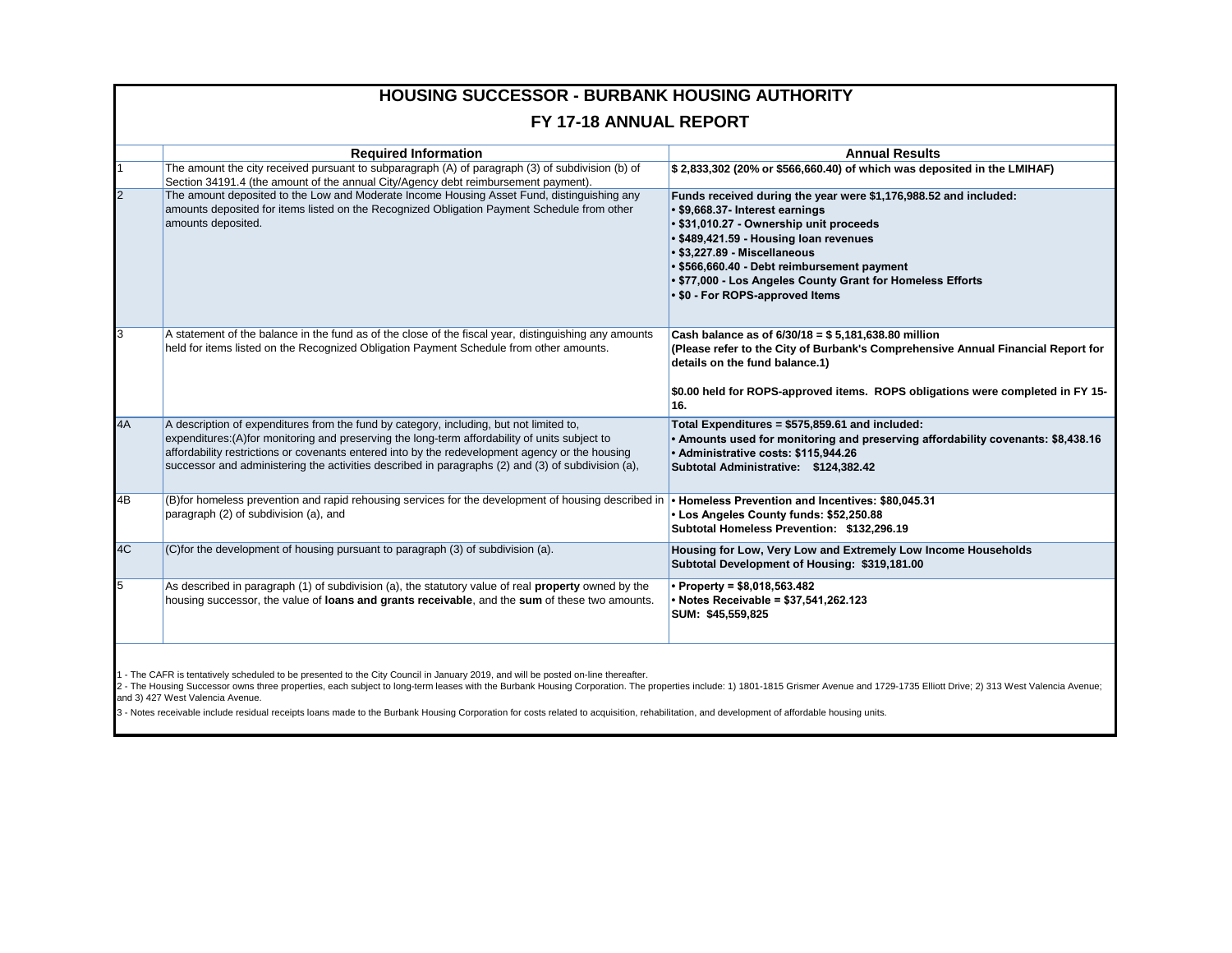|                 | <b>HOUSING SUCCESSOR - BURBANK HOUSING AUTHORITY</b>                                                                                                                                                                                                                                                                                                                                                                                                                                                      |                                                                                                                                                                                                                                                                                                                                                                                                                                                                                                                                                    |  |  |  |
|-----------------|-----------------------------------------------------------------------------------------------------------------------------------------------------------------------------------------------------------------------------------------------------------------------------------------------------------------------------------------------------------------------------------------------------------------------------------------------------------------------------------------------------------|----------------------------------------------------------------------------------------------------------------------------------------------------------------------------------------------------------------------------------------------------------------------------------------------------------------------------------------------------------------------------------------------------------------------------------------------------------------------------------------------------------------------------------------------------|--|--|--|
|                 | FY 17-18 ANNUAL REPORT                                                                                                                                                                                                                                                                                                                                                                                                                                                                                    |                                                                                                                                                                                                                                                                                                                                                                                                                                                                                                                                                    |  |  |  |
| 6               | A description of any transfers made pursuant to paragraph (2) of subdivision (c) in the previous fiscal<br>year and, if still unencumbered, in earlier fiscal years and a description of and status update on any<br>project for which transferred funds have been or will be expended if that project has not yet been<br>placed in service.                                                                                                                                                             | N/A. The Housing Successor has not transferred funds to other Successor<br><b>Housing Agencies.</b>                                                                                                                                                                                                                                                                                                                                                                                                                                                |  |  |  |
|                 | A description of any project for which the housing successor receives or holds property tax revenue<br>pursuant to the Recognized Obligation Payment Schedule and the status of that project.                                                                                                                                                                                                                                                                                                             | None. The Housing Successor neither receives nor holds property tax revenues<br>pursuant to the ROPS. ROPS obligations under this section were completed in FY<br>$15-16.$                                                                                                                                                                                                                                                                                                                                                                         |  |  |  |
| 8               | For interests in real property acquired by the former redevelopment agency prior to February 1, 2012,<br>a status update on compliance with Section 33334.16. For interests in real property acquired on or<br>after February 1, 2012, a status update on the project.                                                                                                                                                                                                                                    | The Housing Successor owns three properties acquired by the former<br>redevelopment agency prior to February 1, 2012. Each property is subject to a<br>long-term lease with the Burbank Housing Corporation. The properties include:<br>1) 1801-1815 Grismer Avenue and 1729-1735 Elliott Drive;<br>2) 313 West Valencia Avenue; and<br>3) 427 West Valencia Avenue.<br>Approved housing developments for the three properties have been completed as<br>required.<br>The Housing Successor has not acquired real property after February 1, 2012. |  |  |  |
|                 | A description of any outstanding obligations pursuant to Section 33413 that remained to transfer to<br>the housing successor on February 1, 2012, of the housing successor's progress in meeting those<br>obligations, and of the housing successor's plans to meet unmet obligations. In addition, the housing<br>successor shall include in the report posted on its Internet Web site the implementation plans of the<br>former redevelopment agency.                                                  | The former redevelopment agency did not have any outstanding replacement or<br>inclusionary housing obligations that remained to be transferred to the Housing<br>Successor. Therefore, the Housing Successor has no obligations to report. The<br>last Implementation Plan of the former redevelopment agency is posted on the<br><b>Successor Agency website.</b>                                                                                                                                                                                |  |  |  |
| 10 <sup>1</sup> | The information required by subparagraph (B) of paragraph (3) of subdivision (a).                                                                                                                                                                                                                                                                                                                                                                                                                         | N/A. Reporting requirements related to the expenditures by income type are not<br>required until 2019.                                                                                                                                                                                                                                                                                                                                                                                                                                             |  |  |  |
| 11              | The percentage of units of deed-restricted rental housing restricted to seniors and assisted<br>individually or jointly by the housing successor, its former redevelopment agency, and its host<br>jurisdiction within the previous 10 years in relation to the aggregate number of units of deed-restricted  +55 Ownership Units<br>rental housing assisted individually or jointly by the housing successor, its former redevelopment<br>agency, and its host jurisdiction within the same time period. | Since FY 05-06 the following affordable housing units have been developed:<br>270 Rental Units<br>325 Total Units, of which 43 units or 13.23% were developed exclusively for<br>seniors.                                                                                                                                                                                                                                                                                                                                                          |  |  |  |
| 12 <sup>2</sup> | The amount of any excess surplus, the amount of time that the successor agency has had excess<br>surplus, and the housing successor's plan for eliminating the excess surplus.                                                                                                                                                                                                                                                                                                                            | N/A. The unexpended and unencumbered amount in the housing fund does not<br>exceed the total amount deposited in the housing fund during the preceding four<br>$(4)$ years.                                                                                                                                                                                                                                                                                                                                                                        |  |  |  |